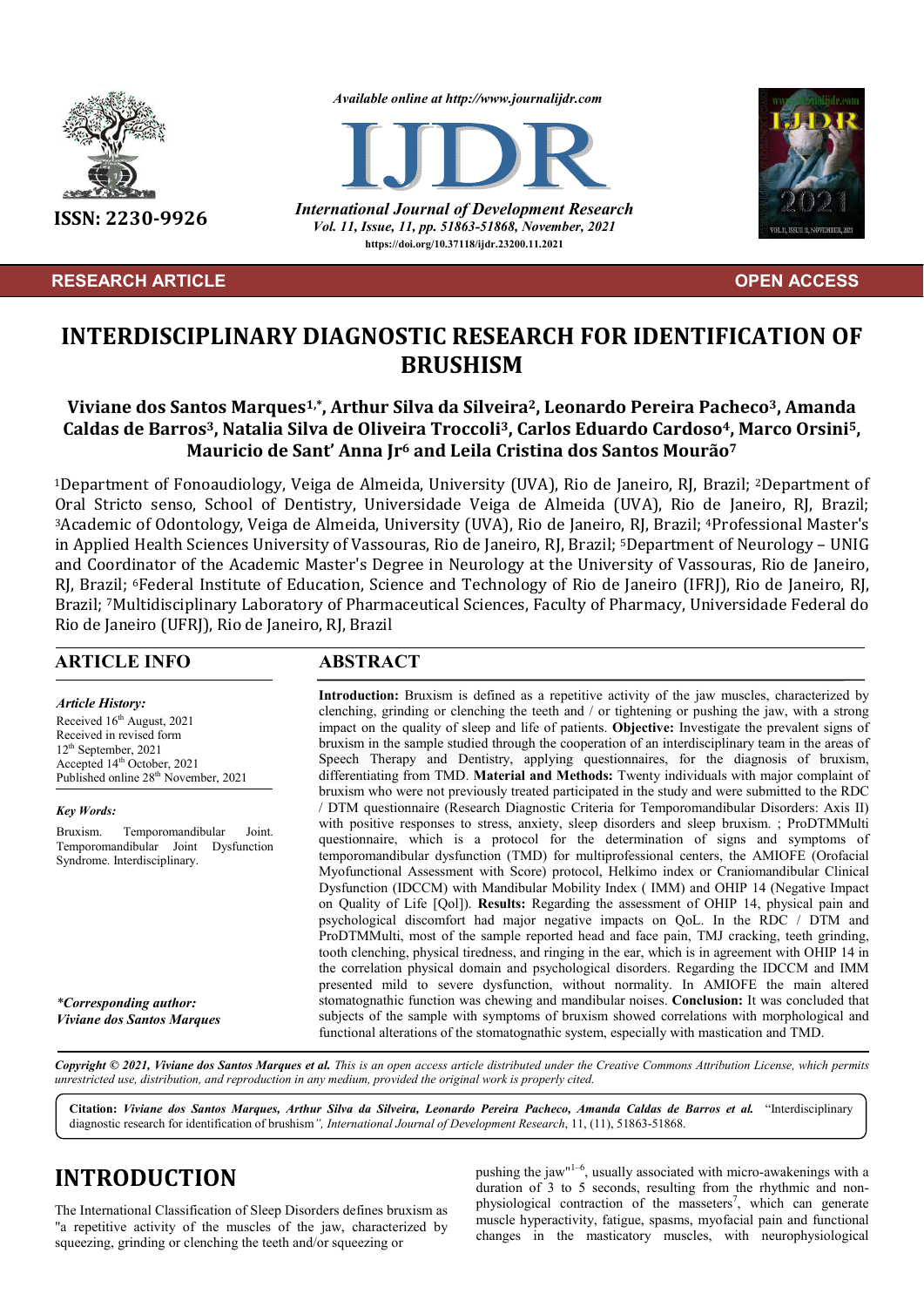involvement, resulting from stress, anxiety, tension and nervousness $<sup>7</sup>$ </sup> . Bruxism is an involuntary parafunctional habit that presents two circadian manifestations, it can be classified as nocturnal during sleep and diurnal during the waking state<sup>1</sup>. It presents a multifactorial etiology and can be characterized mainly by morphological and functional alterations of the stomatognathic system, with greater relevance in the function related to mastication<sup>2-4</sup>. The basic functions of the stomatognathic system are sucking, chewing, swallowing, breathing and speaking, functional alterations in this system may be present in patients who initiate bruxism<sup>3,4</sup>. Furthermore, when exacerbated, this dysfunction can trigger a pathophysiological imbalance of the stomatognathic system, known as Temporomandibular Disorder  $(TMD)^{11}$ . Of the parafunctional habits, bruxism is the most cited, reported and diagnosed in the literature<sup>5,11,12.</sup> In the patient's anamnesis, it is extremely important to detect, if there are reports, the origin of the headaches, auditory pain, or the existence of sinusitis and then consider the possibility that it may have originated in the only mobile and synovial joint of the head: the TMJ. In this observation, it is possible to detect the degree of impairment of the  $TMD<sup>13</sup>$ . Sleep plays a fundamental aspect in human life, it has an immunological, repairing, energizing, protective function, and bruxism interferes with this routine<sup>14,15</sup>. Among the complaints reported in the literature and by patients, we found difficulty concentrating and paying attention, depression, sadness, anxiety, complaints of headaches, daytime jaw clenching, teeth grinding during sleep, tinnitus, otalgia, physical discomfort in the region of head and neck, and breaking of teeth $1,14$ . Deterioration of tooth structure, tooth hypersensitivity to thermal stimuli, orofacial pain, and temporal headache are the most frequent undesirable effects as a result of this disorder $1,14,16$ . There are still many controversies about the causes of bruxism, and how sleep plays a fundamental aspect in human life given its function of repairing the body, conserving energy, protecting and immunologically. Bruxism can directly interfere with sleep quality and significantly impact physical and psychological comfort and our well-being<sup>5-7,14</sup>. This research aimed to find the etiological prevalence of bruxism in the researched sample, through an interdisciplinary analysis, with the application of specific assessment protocols used in speech therapy and dentistry, seeking with the interdisciplinary clinical examination to generate a more accurate etiological identification and enable conducts to assist the particularities of each patient, in order to respect individual needs in rehabilitation  $12,14-17$ .

# **MATERIAL AND METHODS**

The research project is a descriptive, cross-sectional, quantitative and qualitative study. It was submitted and approved by the Research Ethics Committee of the University Veiga de Almeida (UVA), Rio de Janeiro/Brazil, under number 3,688,611. For the research sample, patients from the Speech Therapy and Dentistry service of the UVA Health Center,who signed the free and informed consent form (FICF), were selected, and submitted to the following questionnaires in an interdisciplinary manner: (in annexes) RDC /DTM (Research Diagnostic Criteria for Temporomandibular Disorders: Axis II), with positive responses to stress, anxiety, sleep disorders and bruxism; ProDTMMulti questionnaire (Protocol for determining signs and symptoms of TMD for multi-professional centers); AMIOFE (Orofacial Myofunctional Assessment with Scores), Clinical Craniomandibular Dysfunction Index (IDCCM) and the OHIP 14 (Negative Impact on Quality of Life [Qol]). The first inclusion criteria in the selection of the research participant were the patient presenting positive results for bruxism in the RDC/DTM questionnaire and in the ProDTMMulti questionnaire, in addition to the sample being concentrated in participants between 18 and 59 years old, regardless of gender. Questionnaires made with the multi-team and with filming of the speech-language pathologist clinical exam. Individuals who reported being in orthodontic treatment and/or oral rehabilitation and who presented any pathological clinical condition, who were undergoing neurological or psychiatric treatment or using anxiolytics, antidepressants, antipsychotics and/or any medication that has the potential to interfere with states of stress, anxiety, sleep quality and

bruxism were excluded from the sample.. For a better definition of the results of stress perception , in addition to those mentioned above,a self-report perception questionnaire was elaborated, and evaluation made of the type of brush, brushing variation and force used.

# **RESULTS**

The results of this study showed that of the 24 participants evaluated, 83.33% presented the presence of bruxism. After applying the inclusion and exclusion criteria, totaling 20 subjects in the investigated sample. The exclusion of four participants from the sample was justified by the fact that their temporomandibular joint alterations were not correlated with the object of study, which were patients complaining of Bruxism. Data referring to the RDC/DTM (Research Diagnostic Criteria for Temporomandibular Disorders: Axis II) indicated that 90% of patients reported grinding or clenching their teeth while sleeping, 85% reported fatigue or jaw pain upon waking, 80% of the sample reported headache in the last 6 months, other relevant data present in 75% of the participants were auditory discomfort, such as tinnitus and grinding and clenching teeth also during the waking state, 70% of the participants reported clicks in the TMJ and as less significant data was the sample's perception of the presence of noise during chewing with 40% and severe jaw locking preventing feeding, this acute physical discomfort was reported by only 25% of the sample group. In line with the RDC/DTM, the ProDTMmulti identified similar data, the RDC/DTM was applied by the Dentistry team and the ProDTMmulti by the Speech Therapy team, demonstrating similar data for grinding and clenching teeth at night and during the day, in addition to fatigue and pain in the orofacial muscles with the same percentage of 85% and headache with 80%. A fact that differed was the question regarding noise in the jaw, as in the first protocol the question refers to chewing and most patients do not pay attention to this perception. In ProDTMmulti 80% of patients reported noises, as they were associated with movement and patients in general tested their mobility before answering the question, which facilitated perception and reporting. Difficulty in mobilizing the mandible in the mouth opening had the same percentage of 25%, but a relevant fact was that 55% of the sample reported some difficulty chewing. Of the different noises reported in the TMJ, 75% reported snapping and 10% crackling. The auditory symptoms in this protocol are better delineated, they are separated into auditory discomfort (50% of report), otalgia (35%), tinnitus (50%) and sensation of aural fullness in 50%, some research subjects reported more than one symptom.

A fact that differed was the question regarding noise in the jaw, as in the first protocol the question refers to chewing and most patients do not pay attention to this perception, in the ProDTMmulti 80% of patients reported noises, as they were associated with movement and patients in general tested their mobility before answering the question, which facilitated perception and reporting. We also obtained the self-report regarding stress and factors related to Bruxism, observing signs and symptoms, reported by patients and companions. During the interdisciplinary clinical evaluation of the Mandibular Mobility Index (MMI) slightly reduced mobility was identified in 55% of the subjects, severely reduced mobility in 40% and normal mobility in 5% of the sample. In the analysis of the Helkimo Index or Clinical Craniomandibular Dysfunction (IDCCM) mild dysfunction in 30%, moderate dysfunction in 30%, severe dysfunction between 10-13 points in 25%, severe dysfunction between 14-19 points in 10%, and very severe dysfunction above 20 points in 5% of the sample. As IDCCM is a more thorough examination that does muscle palpation, no participant without some type of dysfunction was identified. The AMIOFE results show the importance of carrying out the functional assessment of the stomatognathic system, in addition to the morphological assessment, in order to identify the core of the dysfunctions that may be correlated with Bruxism. Graph 1 shows the results of the morphological assessment of the AMIOFE, in which the most relevant data was the change in the mandibular postural condition, followed by facial asymmetry, with no specific or permanent differentiation of the case.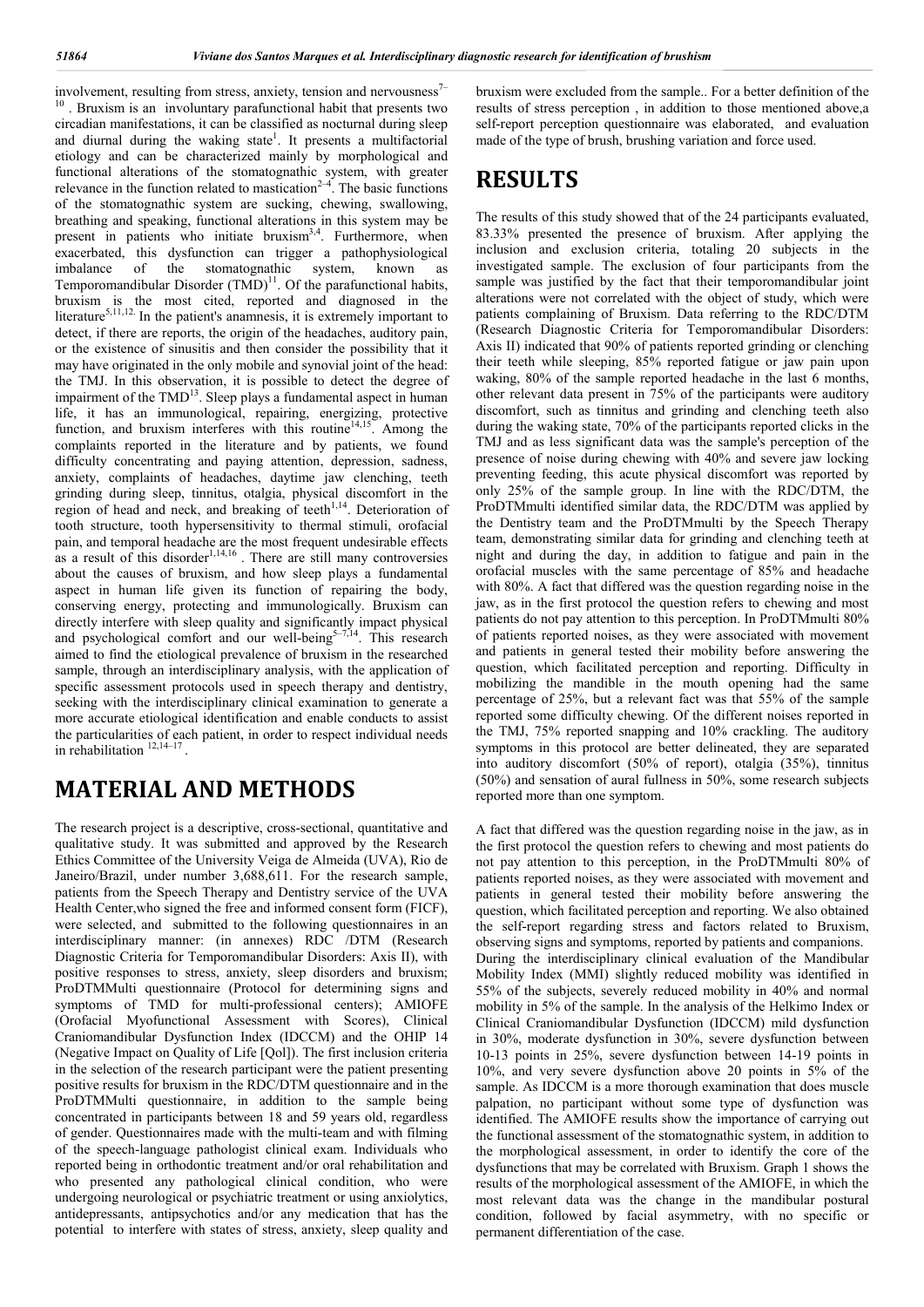| Characteristics                        |                 | <b>Excluded Group</b><br>$n=18$ | Test Group<br>$n=20$ |
|----------------------------------------|-----------------|---------------------------------|----------------------|
| Age (average and DP)                   |                 | 23,57(2,73)                     | 40 (19)              |
| Gender: male/female                    |                 | 7/7                             | 7/13                 |
| Age $n$ (%)                            |                 |                                 |                      |
| $20 - 30$                              |                 |                                 | 7(14)                |
| 30-40                                  |                 |                                 | 3(6)                 |
| >40                                    |                 |                                 | 10(50)               |
| Total number of teeth/(average and DP) |                 | 392/28.71(2.36)                 | 480 / 26.5 (4.2)     |
| Teeth without wear(M/Dp)               |                 |                                 |                      |
|                                        | <b>Incisors</b> | 0.35(0.74)                      | 2(1.8)               |
|                                        | Canines         | 0.21(0.57)                      | 2,4(1.3)             |
|                                        | Premolars       | 0.28(0.46)                      | 1,9(2.2)             |
|                                        | Molar           | 0.42(0.93)                      | 1,9(2.0)             |
| Teeth with enamel wear                 |                 |                                 |                      |
|                                        | Incisors        | N/A                             | 5(1.8)               |
|                                        | Canines         | N/A                             | 2.4(1.3)             |
|                                        | Premolars       | N/A                             | 4.45(1.5)            |
|                                        | Molar           | N/A                             | 5.4(2.2)             |
| Dentim Wear                            |                 |                                 |                      |
|                                        | Incisors        | N/A                             | 3(2.2)               |
|                                        | Canines         | N/A                             | 3(1.5)               |
|                                        | Premolars       | N/A                             | 2.2(2)               |
|                                        | Molar           | N/A                             | 2.5(1.8)             |

#### **Tabel 1. Sample distribution regarding prevalence of war according to dental group**

#### **Tabel 2. Avaliation Research Diagnostic Criteria for Temporomandibular Disorders: Axis II and Protocol for determining signs and symptoms of TMD for multiprofessional centers**

| Participants $(n=20)$                | RDC/TMD (%) | ProDTMMulti (%) |
|--------------------------------------|-------------|-----------------|
| Grind or clench teeth while sleeping | 95          | 95*             |
| Muscular fatigue                     | 85          | 85*             |
| Headache                             | 80          | $80*$           |
| Auditive discomfort                  | 75          | $75*$           |
| TMJ cracking/snapping                | 70          | $70*$           |
| Noise while chewing                  | 40          | 40*             |
| Serious Discomfort                   | 25          | $25*$           |

RDC/DTM - Research Diagnostic Criteria for Temporomandibular Disorders: Axis II. Pro DTMMulti - Protocol for determining signs and symptoms of TMD for multiprofessional centers. \*involvement of bruxism in thr two questionnaires.

|  |  |  | Tabela 3. Self-report of stress and bruxism related factors |  |
|--|--|--|-------------------------------------------------------------|--|
|  |  |  |                                                             |  |

| Self-report                                    | Yes       | No             | P        |
|------------------------------------------------|-----------|----------------|----------|
| Habit of grinding teeth                        | 18        | $\mathfrak{D}$ |          |
| Perception of wear on a tooth                  | 19        |                |          |
| Symptoms of stress, tiredness, or anxiety      | 14        | 6              |          |
| Sleep well                                     | 5         | 15             | < 0.0001 |
| Habit of putting objects in the mouth          | 10        | 10             | < 0.0001 |
| Hears noises in the joints near the ear        | 13        |                |          |
| Pain in the muscles of the head, face, or neck | 20        |                |          |
| Presence of a disease                          | 5         | 15             | < 0.0001 |
| Continuous use of medication                   | 12        | 8              |          |
| Smoking habit                                  |           | 16             | < 0.0001 |
| Alcohol consumption                            | 12        | 8              |          |
| Gastric problems                               | 12        |                |          |
| Consumption of acidic food                     |           |                |          |
| Mean (standard deviation)                      | 12.4(5.3) | 7.6(5.3)       |          |



**Figure 1. Orofacial Myofunctional Assessment with Scores (AMIOFE) Morphology**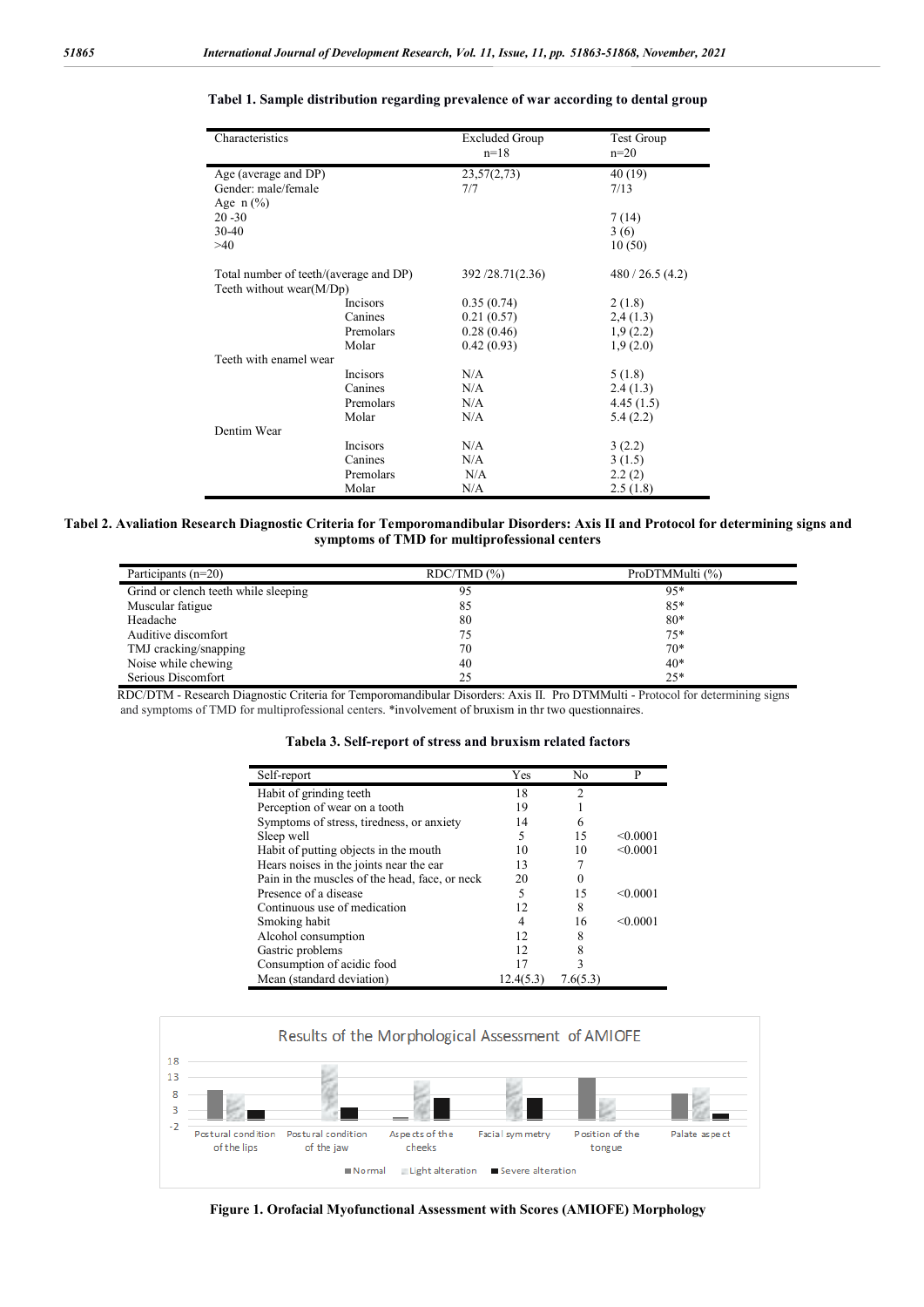

**Figure 2. Orofacial Mobility OMES Assessment**

**Tabela 4. Quality of Life (QoL – M/Dp OHIP) 14 – global Percentual**

| Domains                  | Avarage | Desy |
|--------------------------|---------|------|
| Functional               | 10      | 0.4  |
| Physical Pain            | 57.5    | 1.8  |
| Psychological Disconfort | 57.5    | 0.8  |
| Physical Incapacity      | 29      | 0.7  |
| Psychological Incapacity | 39.5    | 0.7  |
| Social Incapacity        | 12      | 0.3  |
| Social Disadvantage      | 19      | 1.2  |
| OHIP Global              | 32      | 0.5  |

Total percentual por dimensão do questionário Oral Health Profile-OHIP 14

The results of figure 2 of the OMES protocol, referring to orofacial mobility, demonstrate mild dysfunctions prevalent in motor tests. The evaluations of the stomatognathic system showed a prevalence of 95% of patients with nasal breathing, since bruxism has the characteristic of mandibular tightening that would make oral breathing difficult, only one patient had an allergic condition, making nasal breathing difficult. Swallowing solids showed a prevalence of mild alteration, especially in the ejection of the bolus, requiring more than two swallows to effect swallowing. The result of the most relevant functional analysis was the tests related to chewing, 95% of the subjects showed change in chewing function, with chronic unilateral change in 60% of the sample, 35% preferential unilateral and only one participant presented it bilaterally. Mobility analysis found similarity with the protocols previously applied and in the detailed evaluation some type of mandibular noise was identified by the entire sample group. The impact on the investigated quality of life in QoL – M/Sd OHIP 14 – overall Percentage %, shown in Table 4, exhibited greater significance in physical pain and psychological discomfort, with greater negative impacts on QoL because of the interrelationship with sleep bruxism. The higher the score presented in this protocol, the greater the perception of negative impact.

## **DISCUSSION**

By definition, Sleep Bruxism is not a disease, but a parafunctional  $dy$  dysfunction<sup>11,18-23</sup>. The International Classification of Sleep Disorders defines Sleep Bruxism as an oral activity characterized by grinding or squeezing teeth during sleep, usually associated with micro awakenings lasting 3 to 5 seconds, resulting from the rhythmic and non-physiological contraction of the masseters2. which consequently generates muscle hyperactivity, fatigue, spasm, myofascial pain and functional changes in masticatory muscles, with neurophysiological involvement, resulting from stress, anxiety, tension and nervousness<sup>21-24</sup>. Furthermore, when exacerbated, this dysfunction can trigger a pathophysiological imbalance of the stomatognathic system, known as Temporomandibular Disorder  $25$ . The study demonstrated a significant association between muscle pain and bruxism. The symptoms of bruxism include pain and tinnitus in the ear, pain in the neck, jaw and face muscles due to the effort made by the masticatory muscles, cracking when opening and closing the mouth, sleep disorders, which are in agreement with studies of Tuz Hh et.al.<sup>26</sup> Some of these symptoms, such as: noise and pain in the joints near the ear, in the muscles of the head and neck, were reported by 75% of the sample<sup>26</sup>.

As one of the most frequently reported symptoms, Fernandes et al. reported that facial muscle pain on waking up, that is, after exercise, is associated with overload mechanisms caused by parafunctional bruxism habits, which wear out the masticatory system, making it a risk factor for the onset of  $\text{TMD}^{2,8}$ . In the condition of bruxism, we have clearer intraoral signs, with abfraction, enamel cracks, tooth fracture, enamel and dentin wear, tooth mobility and migration, mandibular and maxillary torus, among others<sup>25</sup>. Some authors suggest that patients who do not report pain in the masticatory muscles may have adapted to overload and, once they have done so, become more resistant to fatigue<sup>2</sup>. TMD can be defined as a set of disorders involving masticatory muscles, temporomandibular joint (TMJ) and its adjacent structures. Its etiology is multifactorial<sup>2,13,27</sup>. Signs frequently reported are muscle and TMJ sensitivity to palpation, limitation or incoordination of jaw movements, and joint noises. As for symptoms, there are pain in the face, TMJ and masticatory muscles, headache, tinnitus, ear fullness and dizziness<sup>2,</sup> Such disorders are related to common symptoms between pain and limited mouth opening. This pain can be chronic, persistent or transient, depending on risk factors. In order for the joint to function correctly, the TMJ itself, dental occlusion and neuromuscular balance must act harmoniously together<sup>28</sup>. The results obtained in the RDC/DTM and ProDTMMulti questionnaires corroborate the data in the literature, 90% of the participants reported grinding or squeezing their teeth while sleeping, 85% had fatigue or jaw pain when waking up, 80% had headaches, 75% had auditory discomfort , 70% said they had clicks in the TMJ and only 40% had noises (crackling) during chewing. Headache is a symptom that often appears associated with TMD. Primary headaches, such as migraine and tension-type headache, for example, have been associated with TMD in several epidemiological surveys<sup>27,29</sup>.

According to population studies of TMD and headache, it was found that individuals with TMD symptoms are 1.8 to 2 times more likely to also have headache8. Epidemiological studies in adults indicate that there is an association between headache and TMD and that these two conditions have similar signs and symptoms<sup>27,29,30</sup>. In 2013, it was observed that sleep bruxism per se did not increase the risk of primary headache, but when associated with a painful TMD, the chances of having chronic migraine, episodic migraine and episodic headache by type of tension increased significantly<sup>15</sup>. Of the auditory symptoms presented in this research, 50% of the individuals reported hearing discomfort, 50% tinnitus, 50% sensation of aural fullness and 35% otalgia, and some research subjects reported more than one symptom. The findings corroborate the literature, as several studies mention the occurrence of such symptoms in individuals with bruxism<sup>20,31-35</sup>. The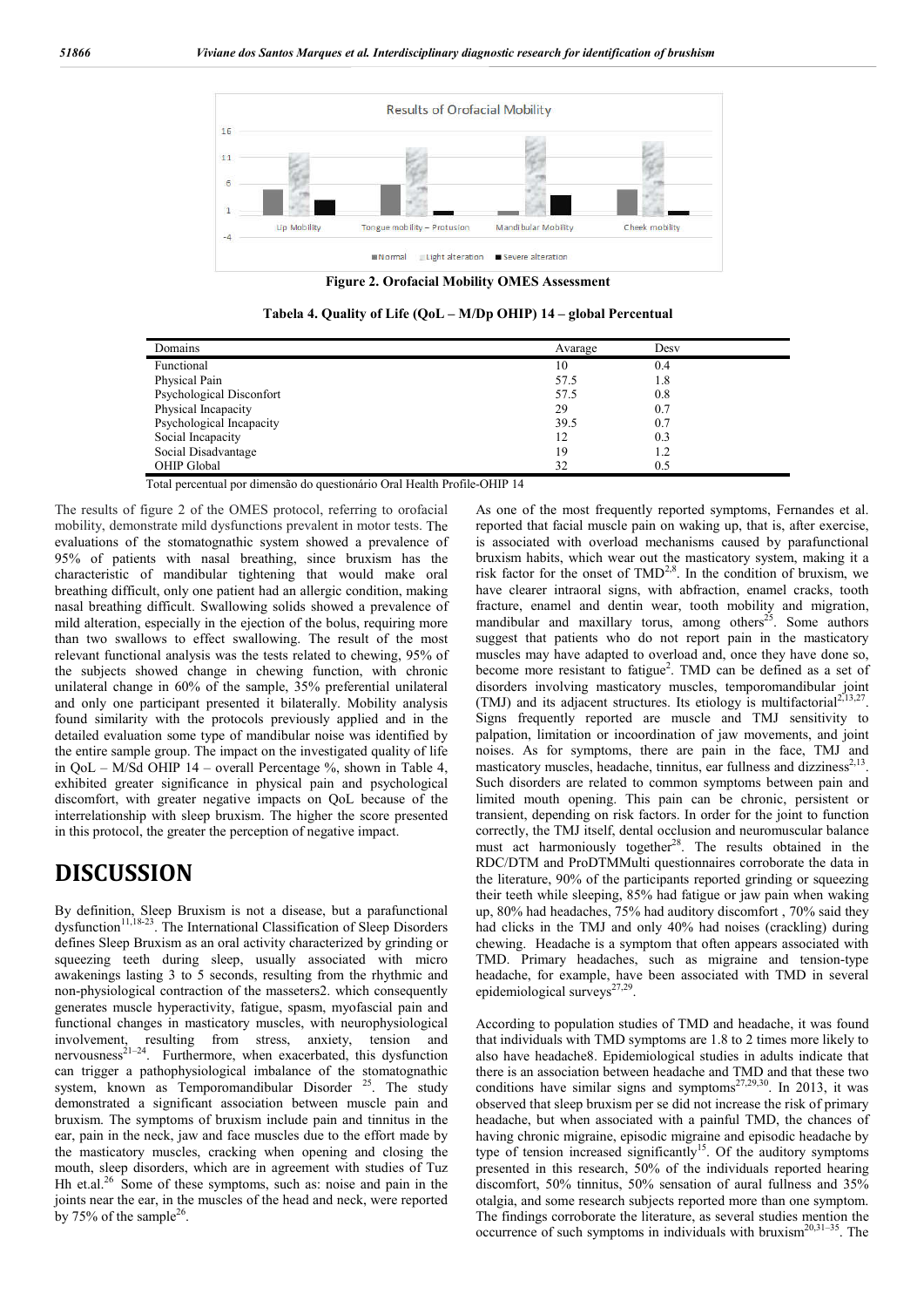TMJ exhibits complex functioning dynamics, it is present in the region of the two mandibular condyles (right and left), located in front of the external acoustic meatus. It allows movement of the jaw when opening and closing the mouth, chewing, swallowing and speaking and is the only joint in the body in which both sides work simultaneously, which guarantees rotational and translational movements13. Any change can affect the bone positioning of the maxilla and mandible and the alignment of teeth, which in turn can cause ear pain, interference with aural fullness, tinnitus, dizziness, neck pain and headache<sup>36</sup>. These auditory alterations can be explained, since the trigeminal nerve (cranial nerve V) has 3 branches: ophthalmic, maxillary and mandibular, thus innervating both the tensor tympani muscle and the palatine tensor palate muscle. Thus, any pressure or pain in the structures innervated by it can alter the auditory function and create sensations $13,37$ . Currently, polysomnography is considered the gold standard for diagnosing SB, however, polysomnographic studies are still costly, inaccessible and require specialized equipment and professionals, which makes its use impossible in population studies<sup>7-10,38</sup>. For this reason, the criteria adopted for the diagnosis of SB for the present study were proposed by the American Academy of Sleep Medicine (2005) and are mainly based on the report of teeth grinding at night, added to one or more of the following symptoms: 1) Abnormal wear of teeth; 2) Pain, fatigue and discomfort in the muscles of mastication and jaw lock upon waking up; 3) Hypertrophy of the masseter muscle in the maximum forced contraction2. However, for Bader and Lavigne (2000), Lavigne et al. (2008) and Cortese et al. (2013), this method of assessment may have limitations in diagnosing the disorder, as it is extremely subjective and subject to misinterpretation<sup>30,31,33</sup>, since the wear of dental surfaces, for example, can affect 40% of the population considered healthy, and does not grind or clench teeth and may appear due to other factors such as onychophagia, parafunctional habits (biting objects and biting nails), acid regurgitation, unilateral chewing and dietary factors<sup>3</sup>.

A study carried out by Felício et al. $24$  indicates that the abnormal demand of the masticatory muscles due to bruxism not only causes pain, but can also contribute to changes in the TMJ, triggering TMD. Therefore, bruxism can lead to muscle hyperactivity, which results in pain in the masticatory muscles and for this reason, the stomatognathic system can perform compensations to allow mastication, phonation and swallowing efficiently and comfortably. However, this can have a negative long-term effect, as such compensations can contribute to the progression and perpetuation of TMD. In 2018, Magalhães et al. <sup>39</sup> conducted a study with individuals with TMD and reported that 58.2% had at least one otological symptom and 52% of individuals with TMD had sleep bruxism, and these bruxist individuals had twice more chances of developing TMD. According to Berger et al.<sup>40</sup> and Magalhães et al.<sup>39</sup>, bruxism compromises the masticatory system and is, consequently, considered an important etiological factor in TMD. In 2017, Reissmann et al. <sup>41</sup> found that bruxism is associated with a higher incidence of painful TMD. Huhtela et al.  $42$  also related the presence of bruxism to pain and TMJ dysfunction, with women who reported bruxism with a higher level of pain and lower work capacity due to pain. Carlsson et al. <sup>42</sup> carried out a longitudinal study with the aim of analyzing possible risk factors for the development of TMD. The results showed that sleep bruxism increases the risk of individuals presenting signs and symptoms of TMD by 5.3 times, this risk being increased to 7.7 times when it is associated with other parafunctional activities. Therefore, the authors concluded that sleep bruxism appears to be a risk factor for the development of TMD, but more conclusive studies need to be done. In general, Sleep Bruxism has been widely studied as a risk factor and/or perpetuation of TMD<sup>5,44</sup>. When sleep bruxism and daytime clenching occur separately, they increase the risk of painful TMD symptoms. When they act simultaneously, the risk is even greater<sup>45</sup>.

In 2017, a systematic review showed that sleep bruxism may be associated with myofascial pain, arthralgia, and joint pathological conditions such as disc displacement and joint noises. Although the evidence is currently not conclusive and does not provide information

according to the type of bruxism (sleep and/or wakefulness bruxism), it is possible to suggest that bruxism would be associated with TMD<sup>55</sup>. stomatognathic system and TMJ, result from muscle contraction for a long time and non-physiological force applied on the occlusal surface46. It is extremely important to highlight the interdisciplinary work between dentists and speech therapists in the treatment of Sleep Bruxism, since the simultaneous intervention adds to the results of assessment, diagnosis and treatments. Since form and function are closely related, the dentist makes corrections related to morphology and the speech therapist adjusts the orofacial muscles and stomatognathic functions $6,47$ . Symptom assessment together with multidisciplinary teamwork is essential for a correct therapeutic indication. Speech-language pathologists, dentists, orthodontists, and, in addition to oral and maxillary patients, psychologists, otolaryngologists, neurologists, physiotherapists and pain clinicians must, in association, analyze probable causal factors and, each in their area of expertise, jointly interfere $13$ .

## **CONCLUSION**

The findings allowed, in an interdisciplinary way, to discover the prevalence of causes for the occurrence of Bruxism in the researched sample group. As for the OHIP 14 assessment, reported discomforts, physical pain and psychological discomfort have greater negative impact on Qol because of the interrelationship of TMD with bruxism. As for the questions on bruxism in the RDC/DTM, most reported discomforts such as snapping in the TMJ, grinding teeth, clenching, physical fatigue, headaches and tinnitus, which is in agreement with the OHIP 14 in the physical domain and psychological disorders impacting Qol. As for the IDCCM and IMM, they presented mild and severe dysfunction, without the presence of normality. The entire<br>sample in the AMIOFE presented mandibular poises sample in the AMIOFE presented mandibular The sample, as a whole, showed a correlation between bruxism and morphological and functional alterations of the stomatognathic system, specifically with chewing and with TMD.

## **REFERENCES**

- 1. Calderan MF, Silva TC, Honório DR, Oliveira TM, Machado MADAM. Fatores etiológicos do Bruxismo do Sono: revisão de Literatura. Rev Odontol da Univ Cid São Paulo. 2017;26(3):243.
- 2. Leeuw R. Dor Orofacial: guia de avaliação, diagnóstico e tratamento. 4ª. Quintessence, organizador. São Paulo; 2010.
- 3. Kato, T.; THIE, N.M.R.; MONTPLAISIR, J.Y.; LAVIGNE GJ. Bruxism and orofacial movements during sleep. Dent Clin North Am,. 2001;45(4):657–84.
- 4. Lavigne GJ, Khoury S, Abe S, Yamaguchi T, Raphael K. Bruxism physiology and pathology: An overview for clinicians. J Oral Rehabil. 2008;35(7):476–94.
- 5. Velly AM, Gornitsky M, Philippe P. Contributing factors to chronic myofascial pain: A case-control study. Pain. 2003;104(3):491–9.
- 6. Maciel CTV, Barbosa MH, Toldo C de A, Faza FCB, Chiappetta AL de ML. Disfunções orofaciais nos pacientes em tratamento ortodôntico. Rev CEFAC. 2006;8(4):456–66.
- 7. Carvalho AL de A, Cury AADB, Garcia RCMR. Prevalence of bruxism and emotional stress and the association between them in Brazilian police officers. Braz Oral Res. 2008;22(1):31–5.
- 8. Demir A, Uysal T, Guray E, Basciftci FA. The relationship between bruxism and occlusal factors among seven- to 19-yearold Turkish children. Angle Orthod. 2004;74(5):672–6.
- 9. Fragoso YD, Alves HHC, Garcia SO, Finkelsztejn A. Prevalence of parafunctional habits and temporomandibular dysfunction symptoms in patients attending a tertiary headache clinic. Arq Neuropsiquiatr. 2010;68(3):377–80.
- 10. Macfarlane T V., Blinkhorn AS, Davies RM, Worthington H V. Association between local mechanical factors and orofacial pain: Survey in the community. J Dent. 2003;31(8):535–42.